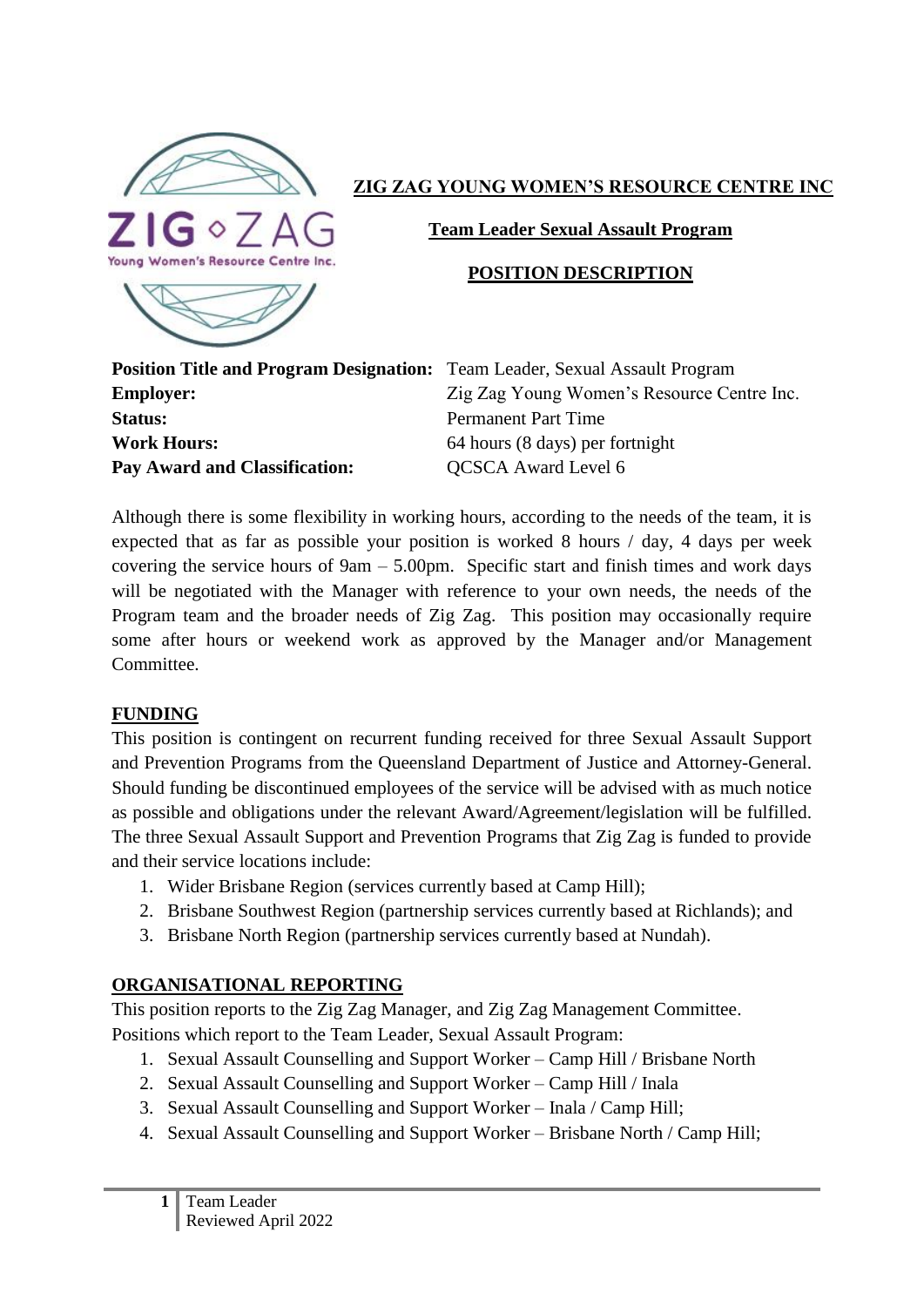5. Fixed Term Contract and Relief Sexual Assault Counselling and Support Workers as required.

All employees are expected to engage in supervisory processes and to be accountable for all aspects of their work at Zig Zag.

# **SEXUAL ASSAULT PROGRAM TEAM OBJECTIVE**

The Team Leader will work collaboratively and supportively within the Zig Zag Sexual Assault Program team in the effective delivery of information and support on issues relating to sexual assault, and in the provision of high-quality therapeutic support services to young women survivors of sexual violence. The Sexual Assault Program team achieves this through the provision of individual counselling and support, support groups, community education on the nature and dynamics of sexual assault, and the development of professional training resources on issues relating to responding appropriately to young women survivors.

### **POSITION OBJECTIVE**

The Team Leader, Sexual Assault Program is primarily responsible for:

- Provision of internal support and supervision, and performance appraisal and planning with all staff within the Sexual Assault team;
- Coordination of the intake assessment process, waitlist and allocation for young women accessing sexual assault counselling across Zig Zag's three service sites;
- Program development, quality assurance and monitoring of service provision and activities within the Sexual Assault Program, to ensure high standards of service delivery to young women with a focus on ethical and respectful practice, confidentiality, accountability, record keeping, data collection, reporting, and evaluation;
- Develop appropriate community partnerships and networks to support effective sexual assault responses to young women; and
- Provision of brief sexual assault counselling and support to young women where appropriate and required.

All employees are required to work within the bounds set by the Zig Zag mission statement, philosophy and practice framework. All employees are required to implement and adhere to the guidance provided by Zig Zag policy and procedures. This involves a commitment to:

- Utilising feminist and social justice principles in practice;
- Working within a self-management framework;
- Actively contributing to teamwork and team care;
- Utilising collaborative decision making processes, which requires a high degree of participation, communication, and personal responsibility; and
- Utilising consultative and transparent processes.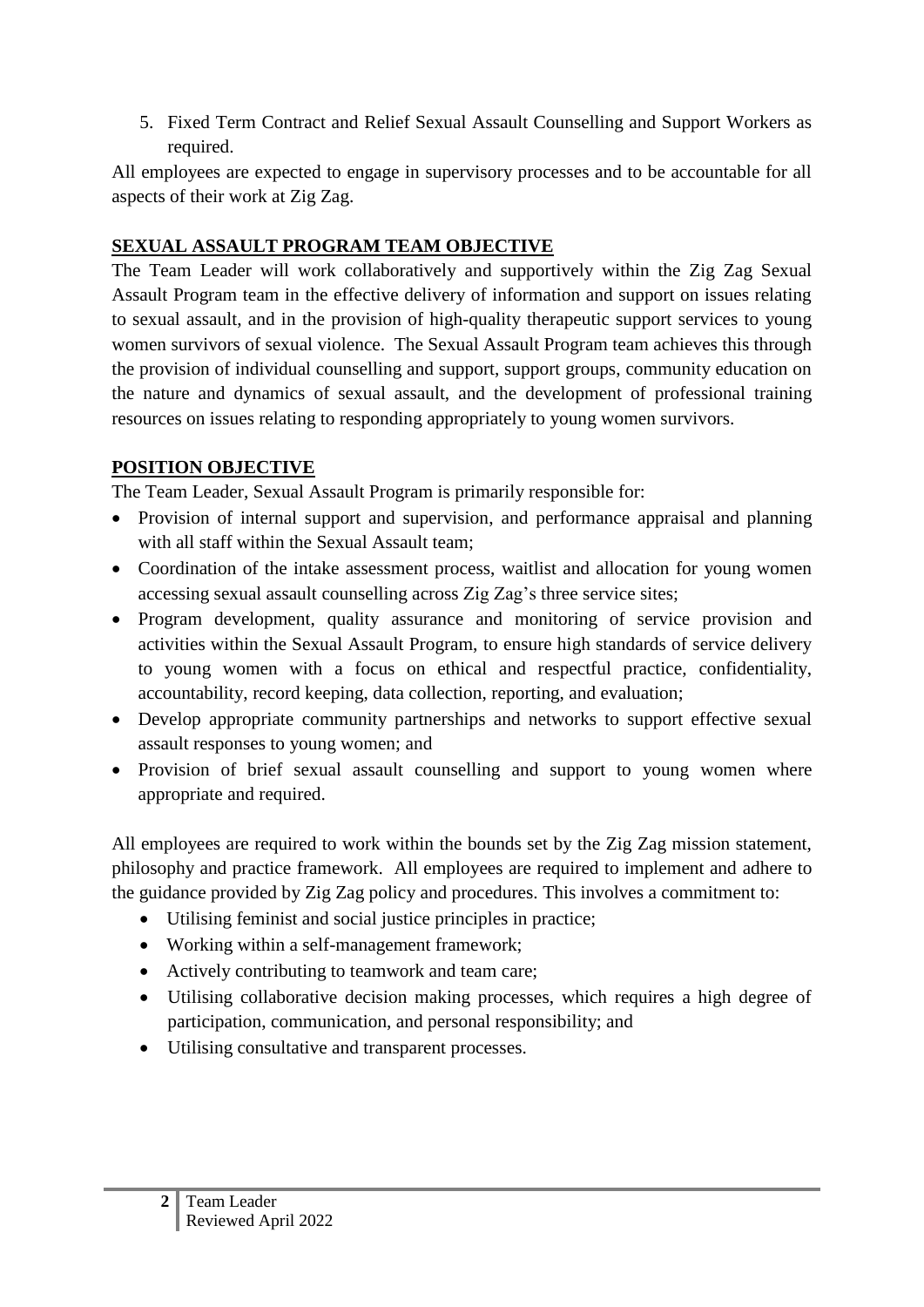### **PRIMARY DUTIES**

### **1. Practice Supervision**

- Provide monthly individual internal supervision and debriefing as required with all Sexual Assault Program staff.
- Initiate other team support activities as resources allow and as required to enhance quality service delivery to young women.

# **2. Managerial Supervision**

- Identify organisational issues impacting on service delivery and/or on Sexual Assault Program staff, and work collaboratively to address these issues.
- Monitor the performance of Program staff and address any issues in a respectful and professional way and in a way that enhances the delivery of high quality services to young women survivors of sexual assault.
- Conduct regular performance appraisal and planning processes with all Housing Program staff.
- Ensure that input from Program staff into accountability mechanisms is acquired and recorded in a timely manner.

### **3. Coordination of intake, wait lists and allocation across three service sites**

- With consideration to the needs of disadvantaged young women and the capacities and resources of Program staff, coordinate the counselling intake process, and wait list for all three service sites and provide input and direction regarding allocation of young women to Program staff.
- Support the development and review of outreach strategies that maximise young women's access to sexual assault services.
- Provide brief individual counselling and support where appropriate, using a flexible approach that may integrate therapeutic work, advocacy and provision of information and referrals.
- Ensure all relevant legislation, guidelines, procedures, documentation and data collection is maintained by staff for the provision of sexual assault counselling and support services.

# **4. Program development, quality assurance, monitoring, and evaluation of service provision**

- Identify areas for continuous improvement, and work collaboratively to address these issues within the Program area.
- Ensure effective evaluation frameworks and methods are employed to appropriately measure service outcomes.
- Monitor Program budgets and expenditure in consultation with Centre Support.
- Provision of training and community education as negotiated within the team where resources allow.
- Monitor and review the development of Zig Zag's printed and digital resources.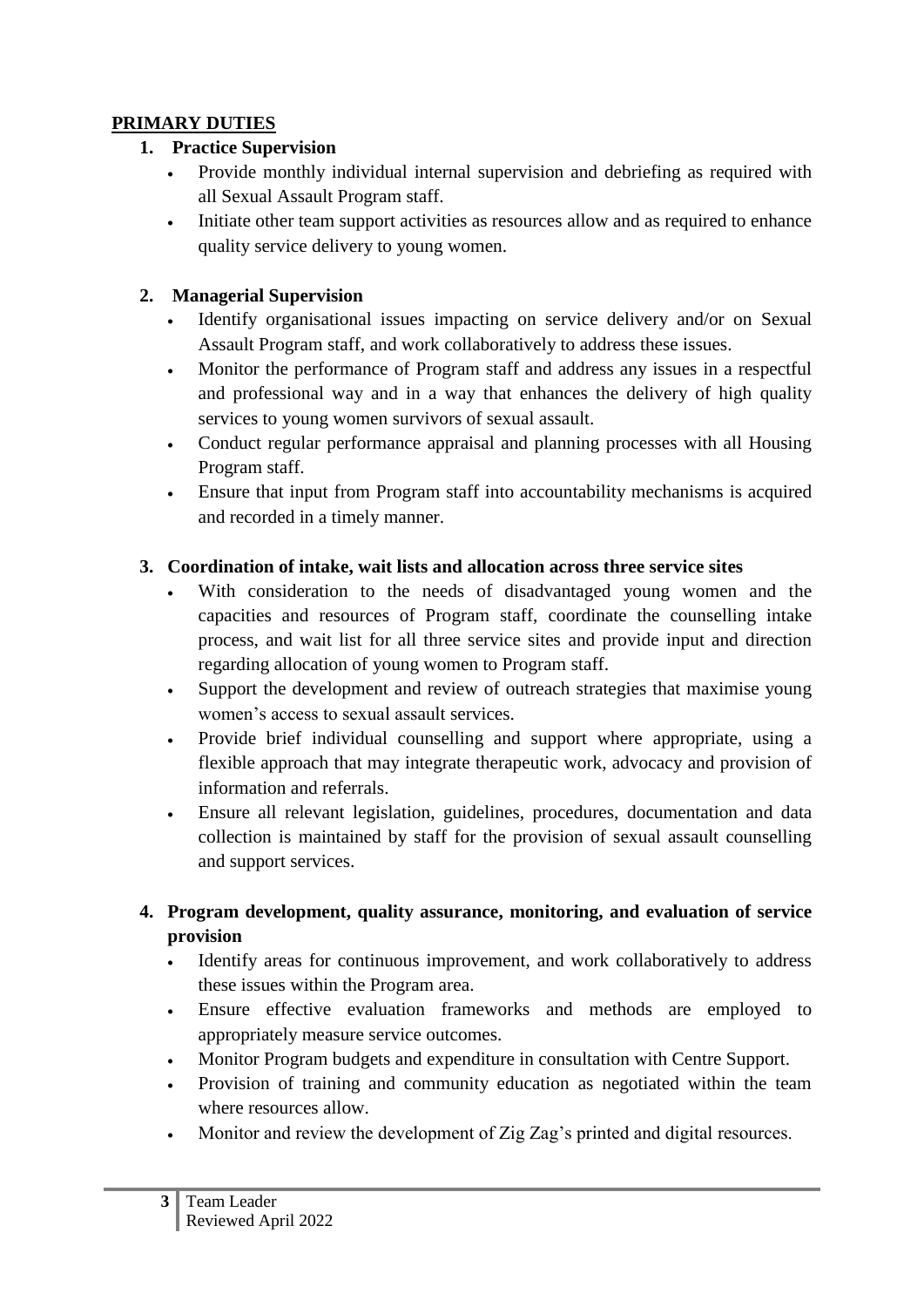#### **5. Develop appropriate community partnerships and networks**

- Identify opportunities to support the development of appropriate community partnerships and networks.
- Active participation in key strategic partnerships to support the development of effective sexual assault responses to young women.

# **6. Organisational and team participation.**

Zig Zag is a feminist organisation that uses collaborative decision making processes. Many operational and service delivery-related decisions are made within the Zig Zag Program teams and the wider staff team. The Team Leader requires a high degree of skills in collaborative decision making and will be accountable to the relevant teams for decisions made at that level.

Each team member is expected to foster and maintain a supportive and open team environment through the consistent use of open and respectful communication. The Team Leader is ultimately accountable to the Manager and Management Committee of Zig Zag. The following list identifies tasks that the Team Leader, Sexual Assault Program is expected to participate in with respect to the general operations of the organisation.

# **6.1 Organisational Participation**

- Prioritisation of participation in staff meetings.
- Active participation in monthly internal supervision and external supervision approximately every 4-6 weeks, and program team and staff team external supervision.
- Represent Zig Zag and its programs appropriately and professionally to the community.
- Advocate on behalf of Zig Zag as determined by the staff and/or Management Committee.
- Provide input into organisational systems and policy development.
- Participate in organisational planning, review and evaluation, including Strategic and Operational Planning.
- Attend Management Committee meetings as required and/or as determined within the team.
- Participate in human resource processes as required (e.g., recruitment processes, performance planning and review processes, student supervision).
- Participate in organisational team building activities as required.
- Where possible and appropriate be actively involved in project development including the acquisition of funds.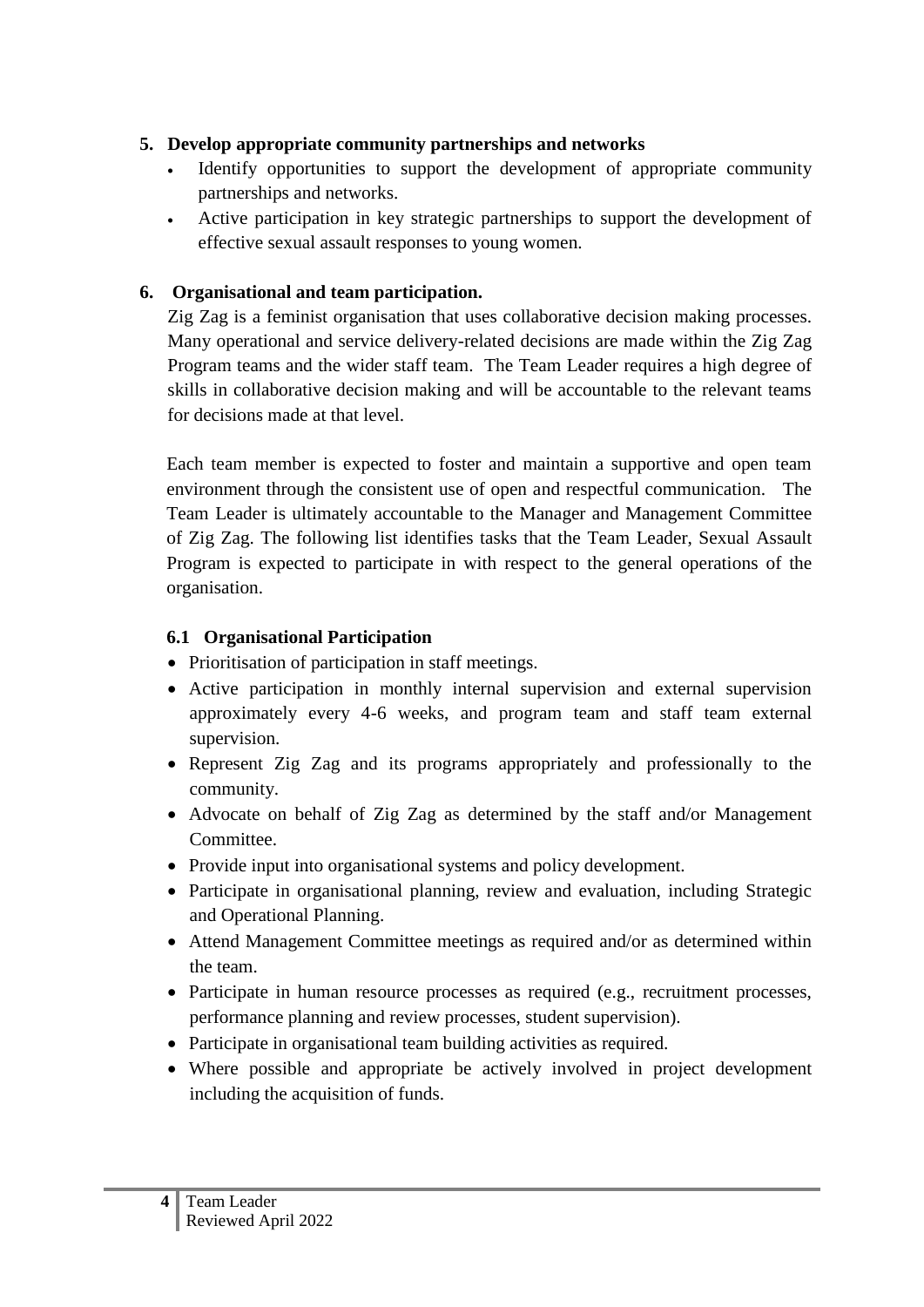### **6.2 Participation in Program Team**

Many of the decisions regarding the work of the Program team will take place in team meetings including case and workload management and approaches to direct service delivery. This requires that the Team Leader participate in the following:

- Regular review and development of policies and procedures directly related to the service delivery functions of the Program team.
- Active coordination of team decision-making processes including team meetings and team group supervision.
- Active embracement of a team culture that is supportive, accountable, transparent and self-reflective, and that supports a high level of ethical and responsive practice.
- Attendance at relevant training as negotiated within the team and with your supervisor.
- Participation in the evaluation and documentation of the work done by your Program team including the use of the Sexual Assault Program database.
- Provision of input into the development of funding body service agreements.
- Coordination of continuous development of data collection systems to streamline and maximise efficiency of data collection for the funding body and monthly Management Committee reports.
- Coordination of appropriate data collection and documentation of work undertaken within the Program including Program input into the Annual Report of the Association.
- Undertaking the administration responsibilities relevant to your role within the organisation.
- Participate in relevant forums and networks in relation to issues relevant to the Program team.
- Establishment of communication with relevant groups (e.g., community organisations, networks, government departments, policy units) in relation to the work of the Program team.

### **6.3 Participation in the Inala Management Group and the Brisbane North Sexual Assault Response Group**

- Participate in regular Inala Management Group meetings for the Brisbane Southwest Support Service (BSwS), and Brisbane North Sexual Assault Response Group (BNSAR) meetings as required; and work collaboratively with our partner services to support the development of community education resources, prevention initiatives, and activities for Sexual Violence Awareness Month and Domestic Violence Prevention Month, and other key community events as identified within these regions.
- Provide relevant information and support to assist the BSwS service and BNSAR service to develop and promote referral pathways; to identify priority needs for response types within the community; to undertake strategic and operational planning; and to further support the development and evaluation of specialist